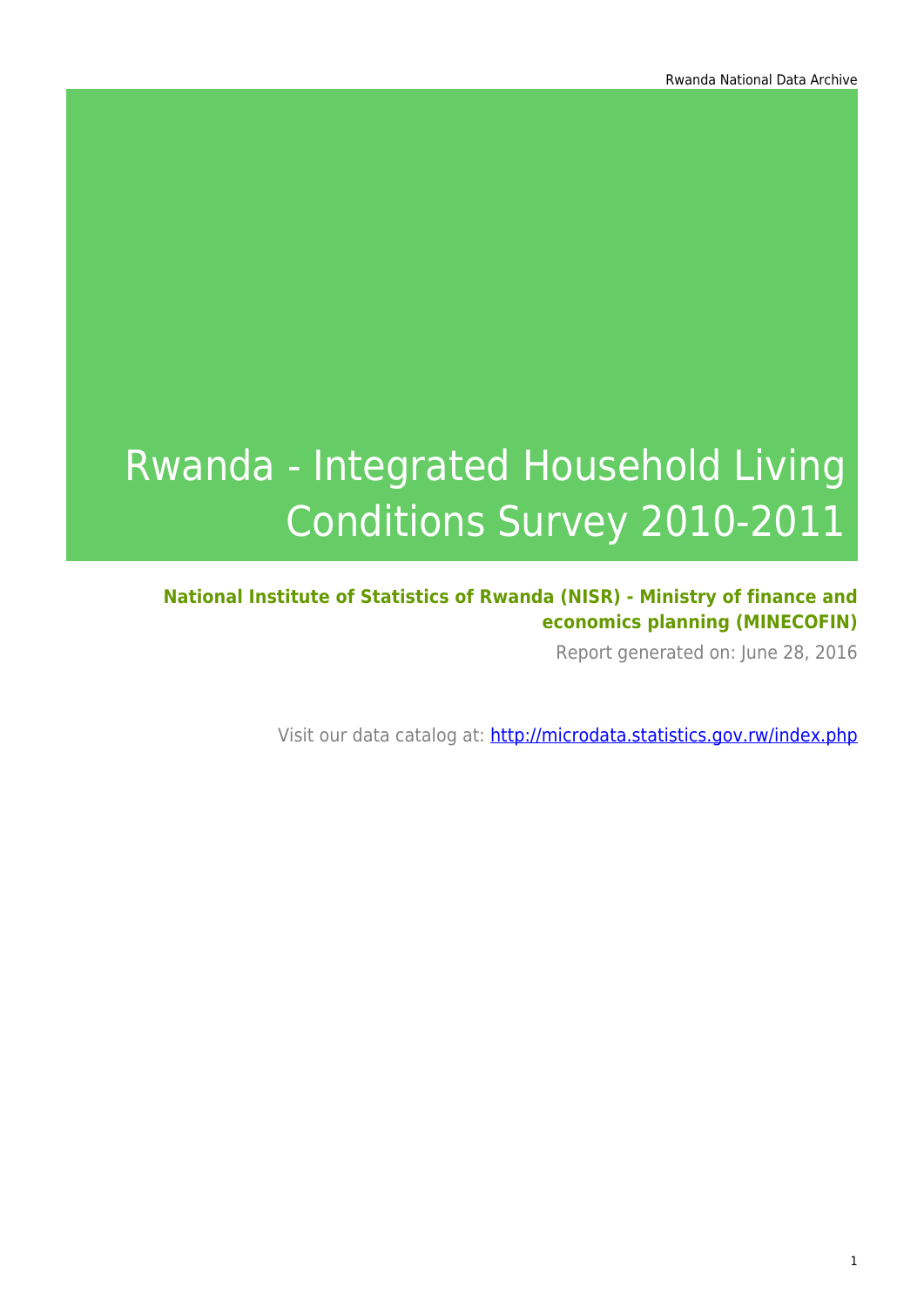### **Overview**

### **Identification**

ID NUMBER RWA-NISR-EICV3-02

### **Version**

VERSION DESCRIPTION Version 2.0: Final public-use dataset

PRODUCTION DATE 2012-10-19

NOTES Version 2.0

The date of this version corresponds to the date of NISR approval of the final public-use datasets.

### **Overview**

#### ABSTRACT

The 2010/11 Integrated Household Living Conditions Survey or EICV3 (Enquête Intégrale sur les Conditions de Vie des Ménages) is the third in the series of surveys which started in 2000/01 and is designed to monitor poverty and living conditions in Rwanda. The survey methodology has changed little over its 10 years, making it ideal for monitoring changes in the country. In 2010/11, for the first time the achieved sample size of 14,308 households in the EICV3 was sufficient to provide estimates which are reliable at the level of the district.

KIND OF DATA Sample survey data [ssd]

UNITS OF ANALYSIS For the purposes of this study, the following units of analysis are considered:

-communities

-households

-persons

### **Scope**

#### NOTES

The scope of survey is defined by the need to evaluate poverty determinants and effects of poverty in various domains. This includes gathering data in specific sectors and examning summary statistics and computed indicators by consumption indicator, gender etc. The survey primarily seeks to compute household consumption aggregates and correlate consumption to the following areas are within the scope and integrated into the survey:

- Education (education expenditures): general education, curriculum, vocational training and, higher learning, school-leaving, literacy and apprenticeship.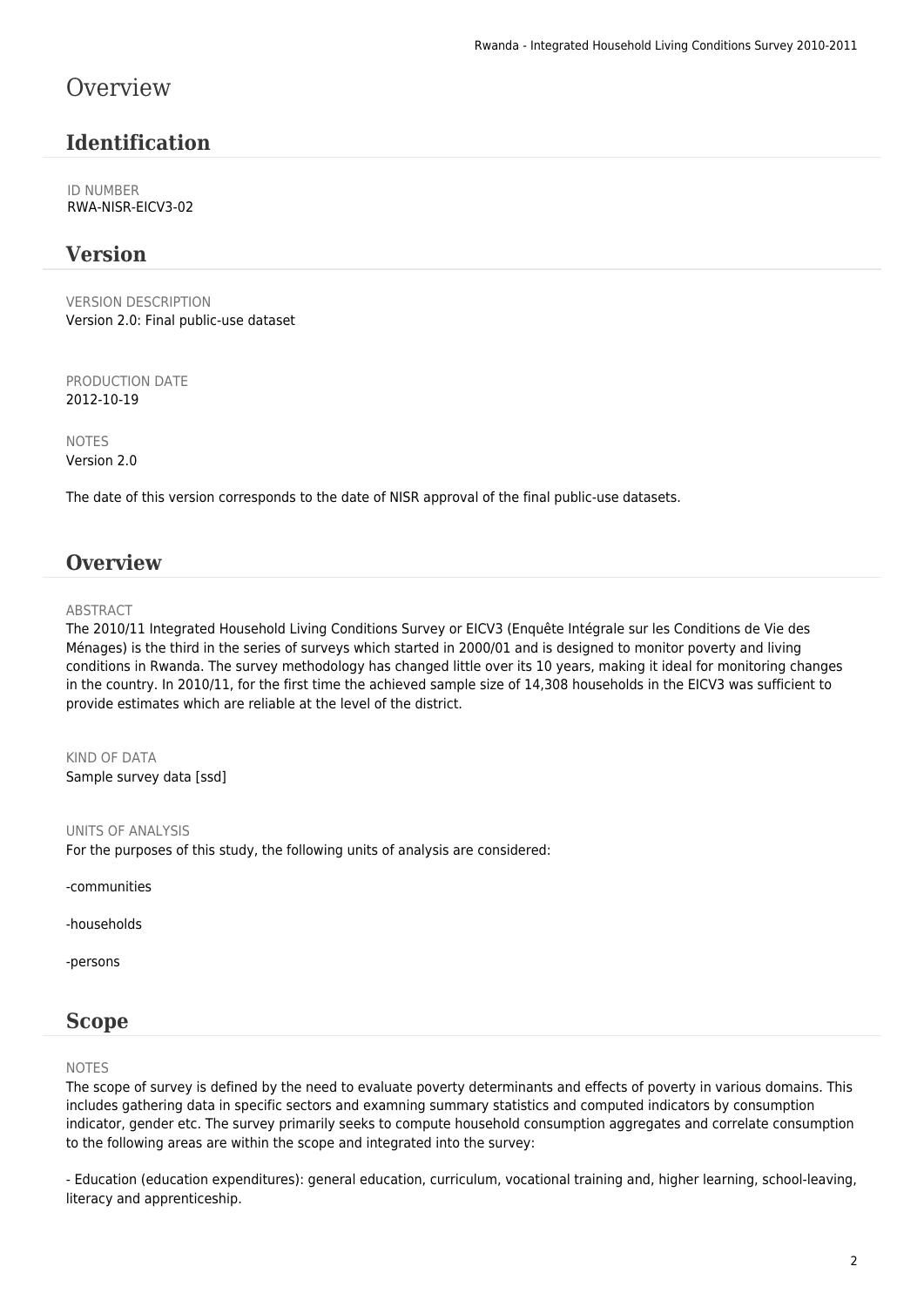- Health (health expenditures): disability and health problems, general health and preventative vaccination over the past 12 months.

- Migration (travel expenditures): rural-urban migration, internal and external migration.

- Housing (expenditures on utilities, rent etc.): status of the housing occupancy, services and installations, physical characteristics of the dwelling, access and satisfaction towards basic services.

- Economic activity (revenue): unemployment, underemployment and job search, occupation, wage or salaried employment characteristics, VUP Activities, all other activities, domestic work.

- Non-agricultural activities (revenue): activity status, formal and informal sector activity.

- Agriculture (income and expenditure) : livestock, land and agricultural equipment, details of holding parcels/blocs and agricultural policy changes, crop harvests and use on a large and small scale crop production, harvests and use, transformation (processing) of agricultural products.

In addition to the specific sector information, consumption and/or wealth holding information was collected:

- Consumption: Expenditure on non food items, food expenditure, subsistence farming (own consumption) with different recall periods.

- Other cash flows : transfers out by household, transfers received by the household, income support programs & other revenues (excluding all incomes accrued from saving), VUP, UBUDEHE & RSSP schemes, other expenditure (excluding expenditures related to any form of saving).

- Stock items: credit, durable assets and savings (household assets and liabilities)

| the contract of the contract of |  | ___ |
|---------------------------------|--|-----|
|---------------------------------|--|-----|

| <b>Topic</b>                             | <b>Vocabulary</b> | URI                               |
|------------------------------------------|-------------------|-----------------------------------|
| consumption/consumer behaviour [1.1]     | <b>CESSDA</b>     | http://www.nesstar.org/rdf/common |
| economic conditions and indicators [1.2] | <b>CESSDA</b>     | http://www.nesstar.org/rdf/common |
| <b>EDUCATION [6]</b>                     | <b>CESSDA</b>     | http://www.nesstar.org/rdf/common |
| general health [8.4]                     | <b>CESSDA</b>     | http://www.nesstar.org/rdf/common |
| employment [3.1]                         | <b>CESSDA</b>     | http://www.nesstar.org/rdf/common |
| unemployment [3.5]                       | <b>CESSDA</b>     | http://www.nesstar.org/rdf/common |
| housing [10.1]                           | <b>CESSDA</b>     | http://www.nesstar.org/rdf/common |
| time use [13.9]                          | <b>CESSDA</b>     | http://www.nesstar.org/rdf/common |
| migration [14.3]                         | <b>CESSDA</b>     | http://www.nesstar.org/rdf/common |
| information technology [16.2]            | <b>CESSDA</b>     | http://www.nesstar.org/rdf/common |

### **Coverage**

#### GEOGRAPHIC COVERAGE

This is a national survey with representivity at the (5) provicial and (30) district level and includes urban and rural households.

GEOGRAPHIC UNIT The cluster

UNIVERSE All household members.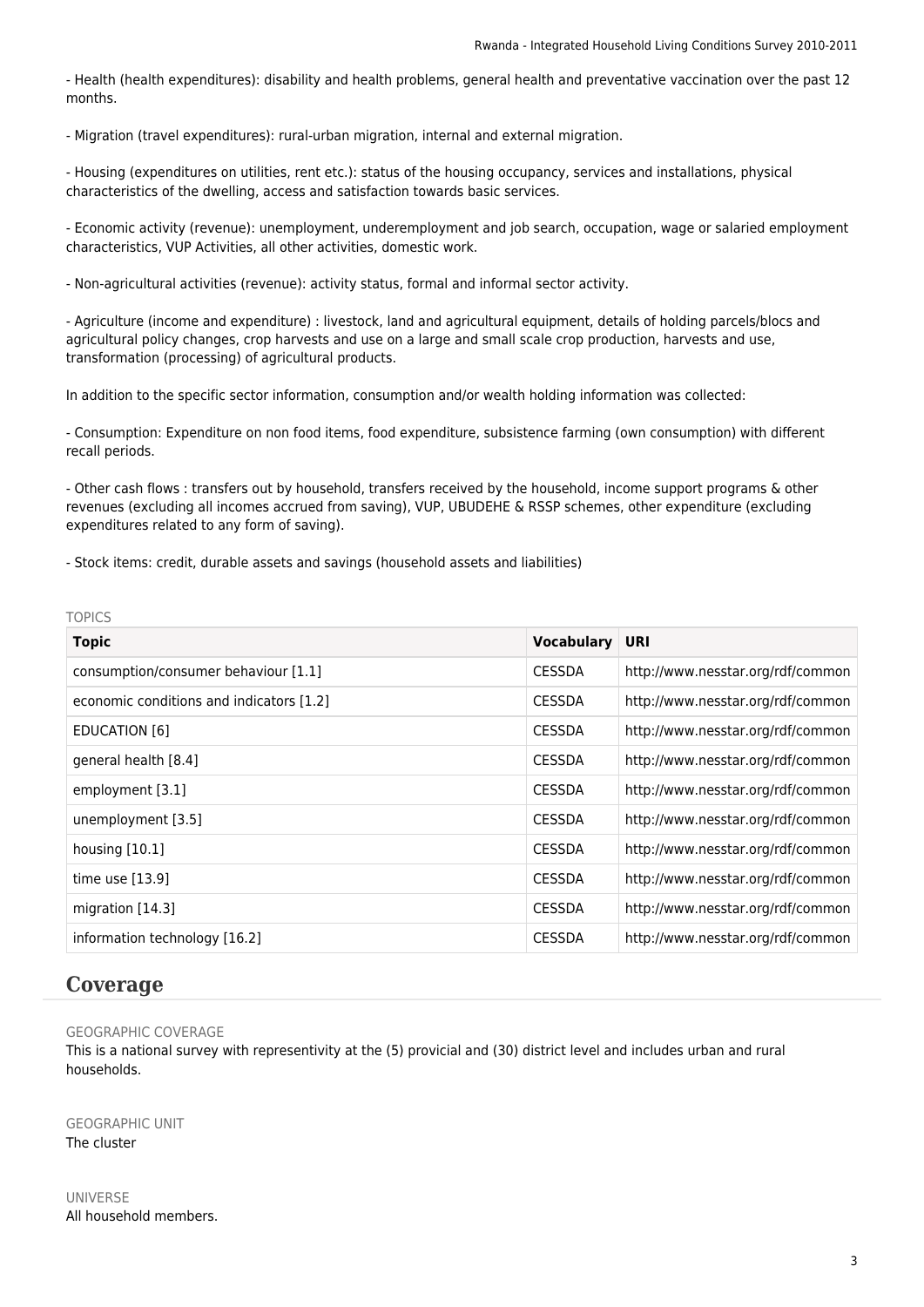## **Producers and Sponsors**

PRIMARY INVESTIGATOR(S)

| <b>Name</b>                                       | <b>Affiliation</b>                                     |
|---------------------------------------------------|--------------------------------------------------------|
| National Institute of Statistics of Rwanda (NISR) | Ministry of finance and economics planning (MINECOFIN) |

OTHER PRODUCER(S)

| <b>Name</b>                     | <b>Affiliation</b> | <b>Role</b>             |
|---------------------------------|--------------------|-------------------------|
| <b>Oxford Policy Management</b> | <b>DFID</b>        | Permanante assistance   |
| Geoffrey Greenwell              | <b>UNDP</b>        | Designer of data system |
| David Megill                    | <b>UNDP</b>        | Statistician            |

### **Metadata Production**

#### METADATA PRODUCED BY

| <b>Name</b>        | Abbreviation   Affiliation |                                | Role                         |
|--------------------|----------------------------|--------------------------------|------------------------------|
| Juste NITIEMA      |                            | Oxford Policy Management (OPM) | Developed the document       |
| Geoffrey Greenwell |                            | UNDP                           | Reviewed and edited document |
| Ruben Muhayiteto   |                            | <b>NISR</b>                    | Revision of metadata         |

### DATE OF METADATA PRODUCTION 2011-06-02

DDI DOCUMENT VERSION Version 1.0 (Oct. 19,2012)

This version of the document represents the first draft of the public-use dataset of the EICV 3 study.

Version 1.1 (June 28th ,2016): Changed the title from French into English

DDI DOCUMENT ID RWA-NISR-DDI-EICV3-02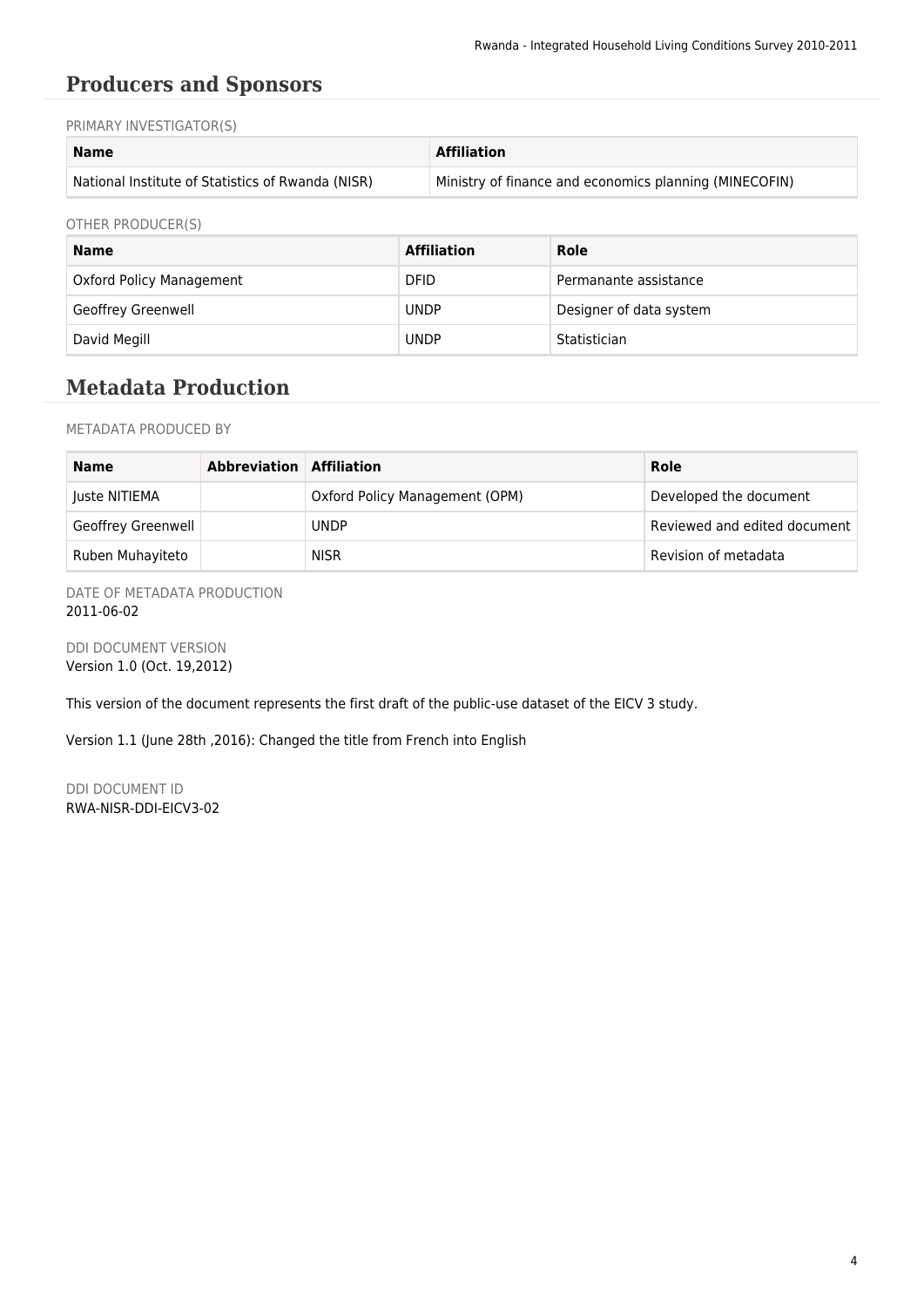# Sampling

### **Sampling Procedure**

The EICV3 sampled a total of 14,310 households in 1,230 sample villages.The sample selection methodology for EICV3 was based on a stratified two-stage sample design.

At the first sampling stage the sample villages for EICV3 were selected within each stratum (district) systematically with PPS from the ordered list of villages in the sampling frame. The measure of size for each village was based on the total number of households identified in the sampling frame of villages. The villages within each district were ordered first by urban, mixed and rural areas, and then geographically by secteur, cellule and village codes. This provided implicit geographic stratification of the sampling frame for each district, and ensured a proportional allocation of the sample to the urban and rural areas of each district.

A listing of households was conducted in each sample village prior to the EICV3 enumeration in order to select the sample households. A systematic sample of 9 households was selected from the listing for each sample village in Kigali Province and 12 households for each sample rural village in the remaining provinces. A reserve sample of 3 replacement households was selected for each sample village in Kigali Province and 4 replacement households for each sample village in the remaining provinces.

### **Deviations from Sample Design**

Two households were dropped due to incomplete data. These were in the urban zone (Kigali). These include Nyraungenge and Kikukiro. These have been adjusted in the weights.

### **Response Rate**

Traditionally response rates are high in Rwanda so it is not surprising to have response rates greater than 95%. For computing the response rates, the DHS definition is used:

1. The numerator are the number of households with a completed household interview.

2. The denominator: is the sum of number of households with a completed household interview, households that live in the dwelling but no competent respondent was at home, households with permanently postponed or refused interviews, and households for which the dwelling was not found.

3. Unoccupied or abandoned dwelling are excluded (no household lives in the dwelling, address is not a dwelling, or the dwelling is destroyed)

The numerator is: 14,308

To compute the denominator the following are considered: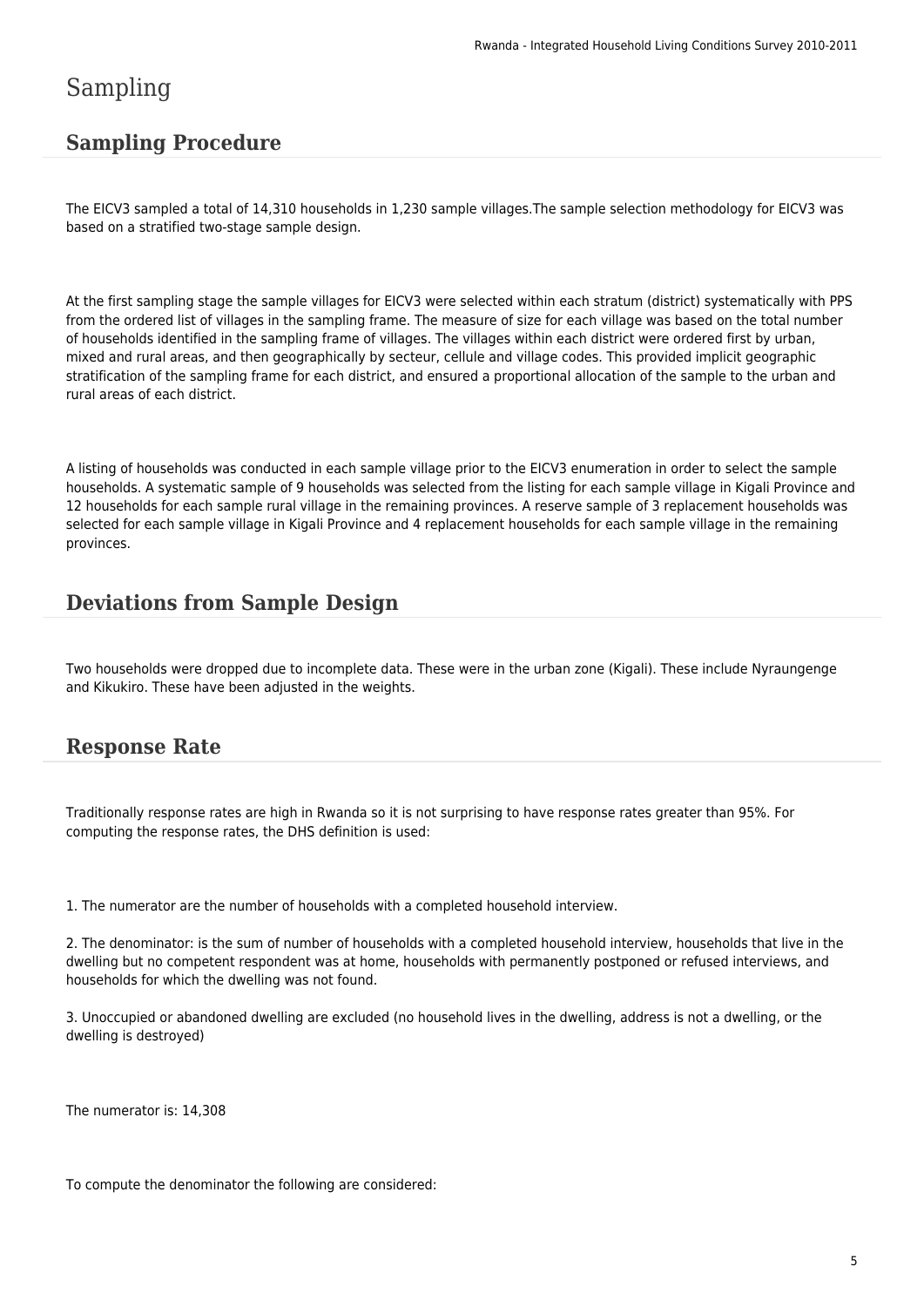Completed 14,308

HH not found 132

Sick or died 59

Refused 48

Other 63\*

Dropped 2

Total: 14,612

The response rate is computed at 98%

\*Other is included in the denominator despite the uncertainty of the reason.

\*\*Excluded from the denominator are 368 homes that were reported abandoned or changed.

Dwelling changed (Nyakatasi) 115

Dwelling changed other reason 253

### **Weighting**

In order for the sample estimates from the EICV3 to be representative of the population, it is necessary to multiply the data by a sampling weight, or expansion factor. The basic weight for each sample household is equal to the inverse of its probability of selection (calculated by multiplying the probabilities at each sampling stage).

The basic weights were also adjusted to take into account the non-interviews as well as the replacement households in each sample village.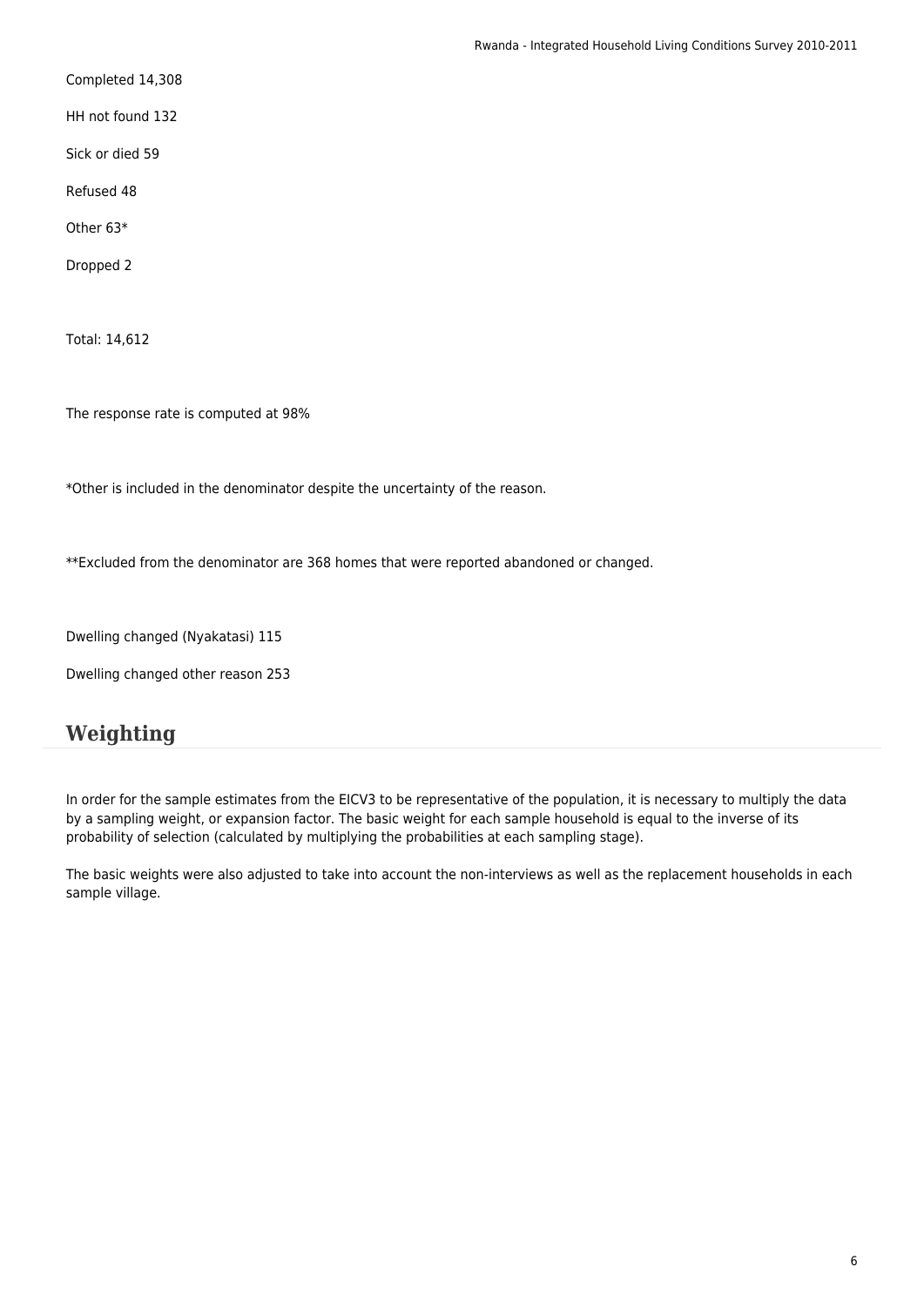# Questionnaires

### **Overview**

SECTION 1: Information on members of household

- SECTION 2: Education
- PART A: General education
- PART B1: Curriculum
- PART B2: Vocational training and, higher learning
- PART C: Leaving school
- PART D: Literacy and apprenticeship

#### SECTION 3: Health

- PART A: Disability and health problems during the past 2 weeks
- PART B: Health and preventative vaccination over the past 12 months
- SECTION 4: Migrations and domestic trips
- PART A: Migration
- PART B: Domestic trips
- SECTION 5: Housing
- PART A: Background and status of the housing occupancy
- PART B: Housing expenses
- PART C: Services and installations
- PART D: Physical charactaristics of the dwelling
- PART E: Access and satisfaction towards basic services

SECTION 6A: Economic activity in last 12 months & last 7 days

PART A: Filter questions and all the occupations you have carried out over the last 12 months.

- SECTION 6B: Unemployment, underemployment and job search
- SECTION 6C: Occupation (for members of the household aged 6 years and above who have been employed)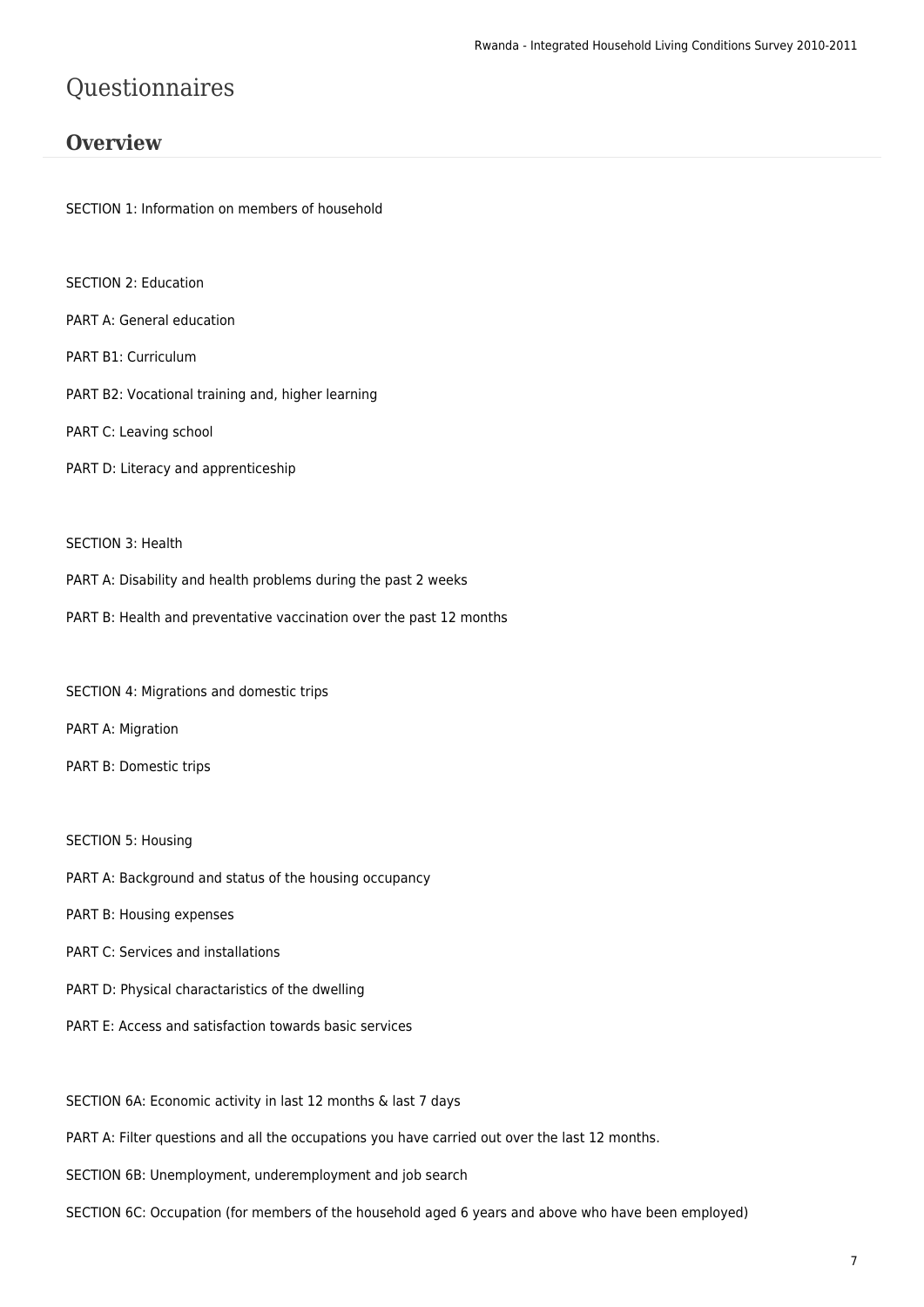SECTION 6D: Waged or salaried employment (farm and non farm)

SECTION 7A: Non-agricultural activities (business)

SECTION 7B: Non-agricultural activities (business))

#### SECTION 8: Agriculture

PART A1: Livestock

- PART A2: Livestock (continued) one cow per poor family policy, animals and pasture
- PART A3: Livestock (continued) sale of livestock products
- PART A4: Livestock (continued) expenditure on livestock during the last 12 months
- PART B: Land and agricultural equipments
- PART C: Details of holding parcels/blocs and agricultural policy changes
- PART D: Crop harvests and use on a large scale
- PART E: Small scale crops harvests and use.
- PART F: Other income from agriculture
- PART G: The cost and expenditure on agricultural activities.
- PART H: Transformation (processing) of agricultural products.

SECTION 9: Household expenditure and subsistence farming

PART A: Expenditure on non food items

PART B: Food expenditure

PARTC: Subsistence farming

SECTION 10: Transfers of incomes, other revenues and expenditures

- PART A: Transfers made by household (out)
- PART B: Transfers received by the household (in)
- PART C: Income support programmes & other revenues
- PART D: VUP, UBUDEHE & RSSP SCHEMES
- PART E: Other expenditure (excluding expenditures related to any form of saving)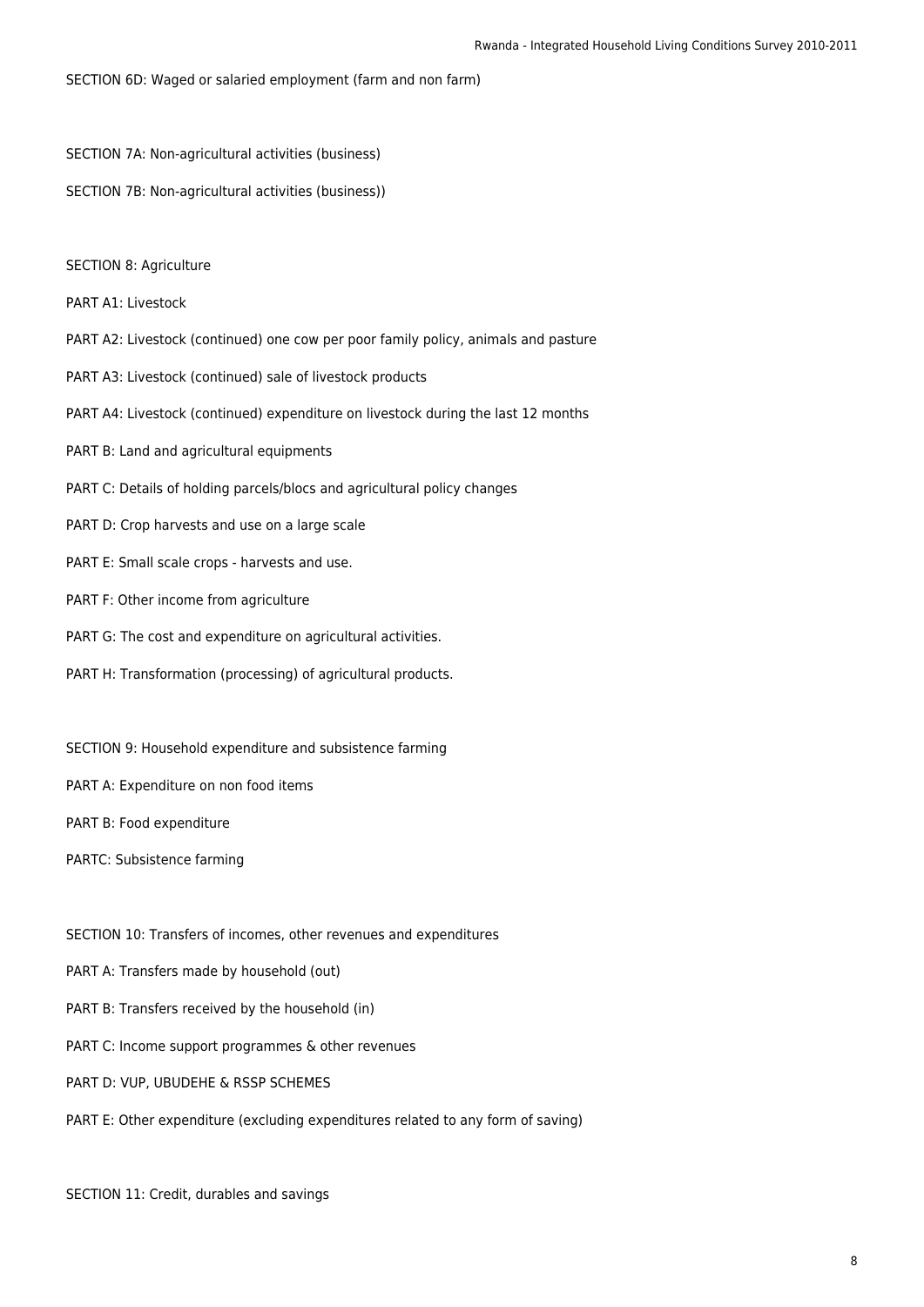PART A: Credit

PART B: Durable household goods

PART C: Savings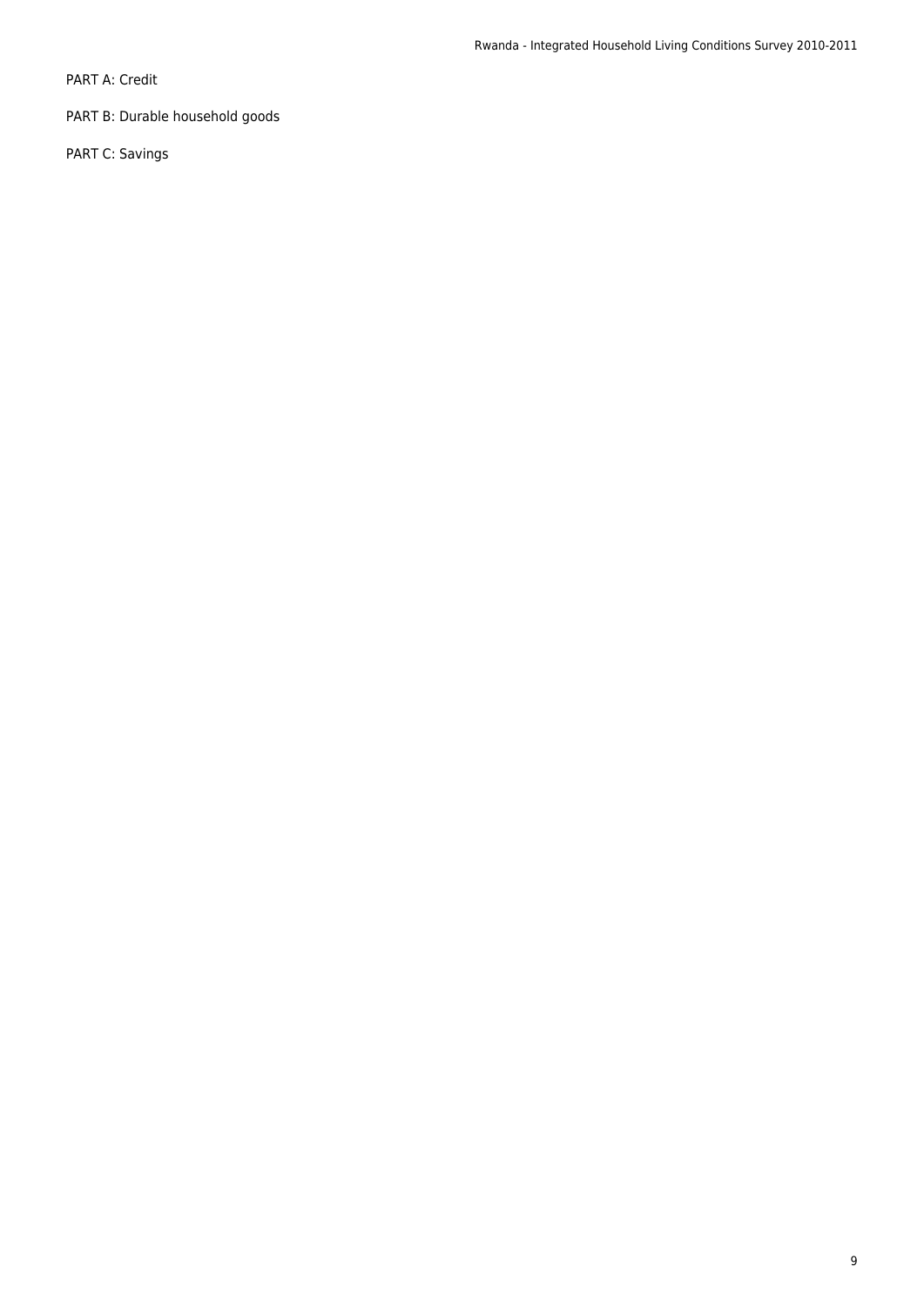# Data Collection

### **Data Collection Dates**

| End        | Cycle                |
|------------|----------------------|
| 2011-10-24 | Entire survey period |
| 2010-12-04 | 1                    |
| 2011-01-09 | 2                    |
| 2011-02-14 | 3                    |
| 2011-03-22 | 4                    |
| 2011-04-27 | 5                    |
| 2011-06-02 | 6                    |
| 2011-07-08 | 7                    |
| 2011-08-13 | 8                    |
| 2011-09-18 | 9                    |
| 2011-10-24 | 10                   |
|            |                      |

### **Data Collection Mode**

Face-to-face [f2f]

### **Questionnaires**

SECTION 1: Information on members of household

SECTION 2: Education

PART A: General education

PART B1: Curriculum

PART B2: Vocational training and, higher learning

PART C: Leaving school

PART D: Literacy and apprenticeship

SECTION 3: Health

PART A: Disability and health problems during the past 2 weeks

PART B: Health and preventative vaccination over the past 12 months

SECTION 4: Migrations and domestic trips

PART A: Migration

PART B: Domestic trips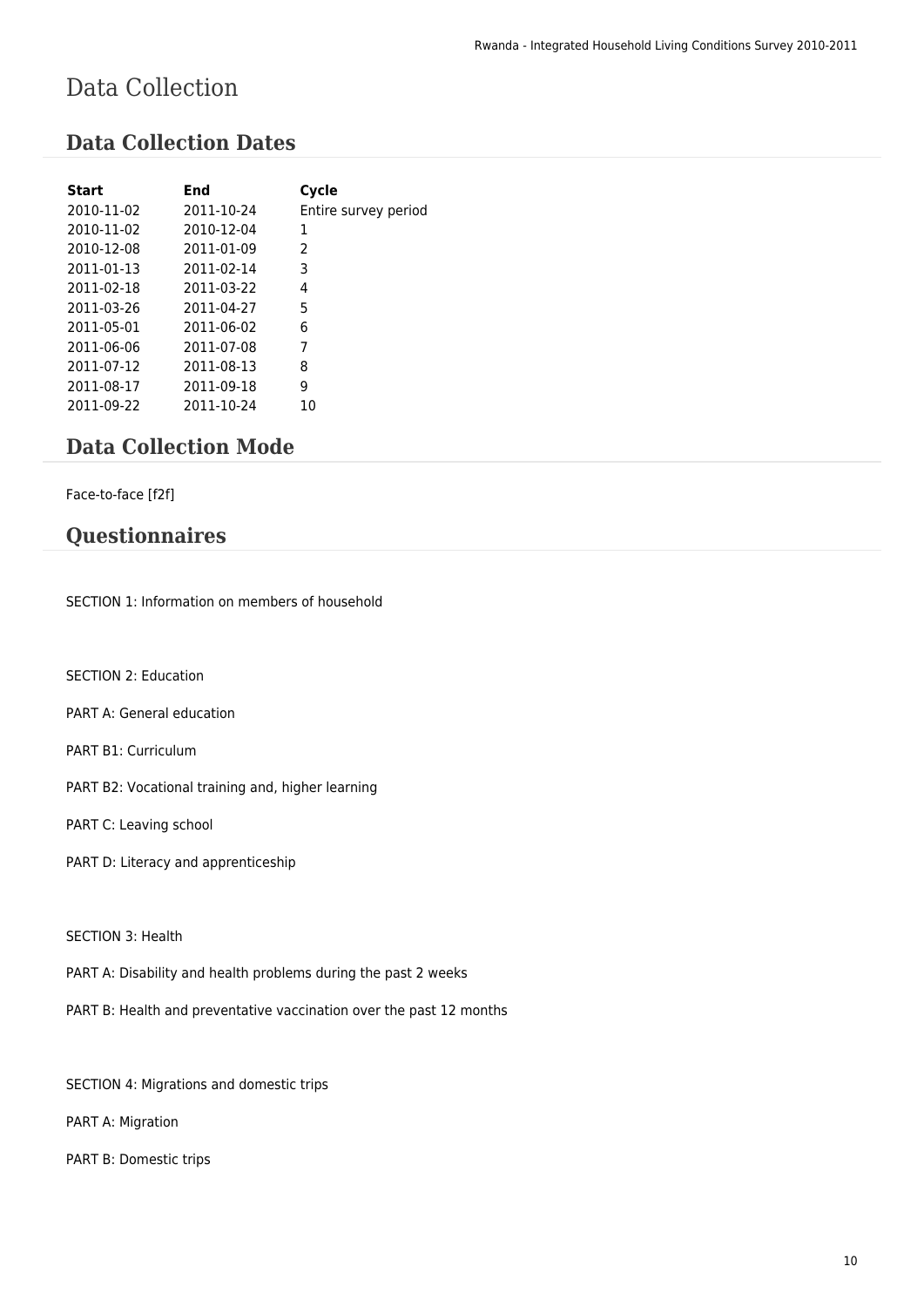#### SECTION 5: Housing

PART A: Background and status of the housing occupancy

- PART B: Housing expenses
- PART C: Services and installations
- PART D: Physical charactaristics of the dwelling
- PART E: Access and satisfaction towards basic services

SECTION 6A: Economic activity in last 12 months & last 7 days

PART A: Filter questions and all the occupations you have carried out over the last 12 months.

SECTION 6B: Unemployment, underemployment and job search

SECTION 6C: Occupation (for members of the household aged 6 years and above who have been employed)

SECTION 6D: Waged or salaried employment (farm and non farm)

SECTION 7A: Non-agricultural activities (business)

SECTION 7B: Non-agricultural activities (business))

#### SECTION 8: Agriculture

PART A1: Livestock

- PART A2: Livestock (continued) one cow per poor family policy, animals and pasture
- PART A3: Livestock (continued) sale of livestock products
- PART A4: Livestock (continued) expenditure on livestock during the last 12 months
- PART B: Land and agricultural equipments
- PART C: Details of holding parcels/blocs and agricultural policy changes
- PART D: Crop harvests and use on a large scale
- PART E: Small scale crops harvests and use.
- PART F: Other income from agriculture
- PART G: The cost and expenditure on agricultural activities.
- PART H: Transformation (processing) of agricultural products.

SECTION 9: Household expenditure and subsistence farming

PART A: Expenditure on non food items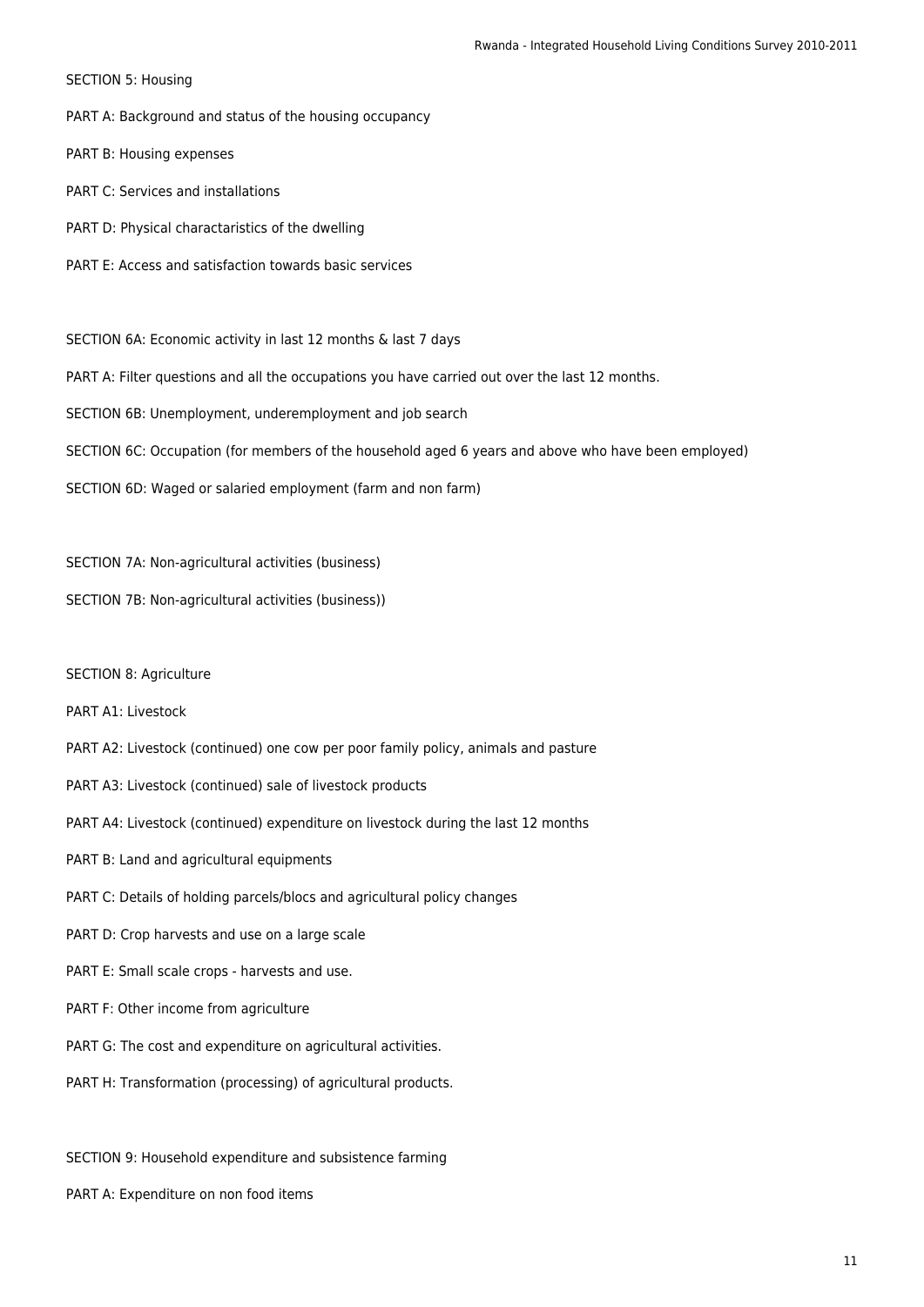PART B: Food expenditure

PARTC: Subsistence farming

SECTION 10: Transfers of incomes, other revenues and expenditures

PART A: Transfers made by household (out)

- PART B: Transfers received by the household (in)
- PART C: Income support programmes & other revenues
- PART D: VUP, UBUDEHE & RSSP SCHEMES
- PART E: Other expenditure (excluding expenditures related to any form of saving)

SECTION 11: Credit, durables and savings

PART A: Credit

PART B: Durable household goods

PART C: Savings

### **Data Collectors**

| <b>Name</b>                                | Abbreviation Affiliation |                                                        |
|--------------------------------------------|--------------------------|--------------------------------------------------------|
| National Institute of Statistics of Rwanda | <b>NISR</b>              | Ministry of finance and economics planning (MINECOFIN) |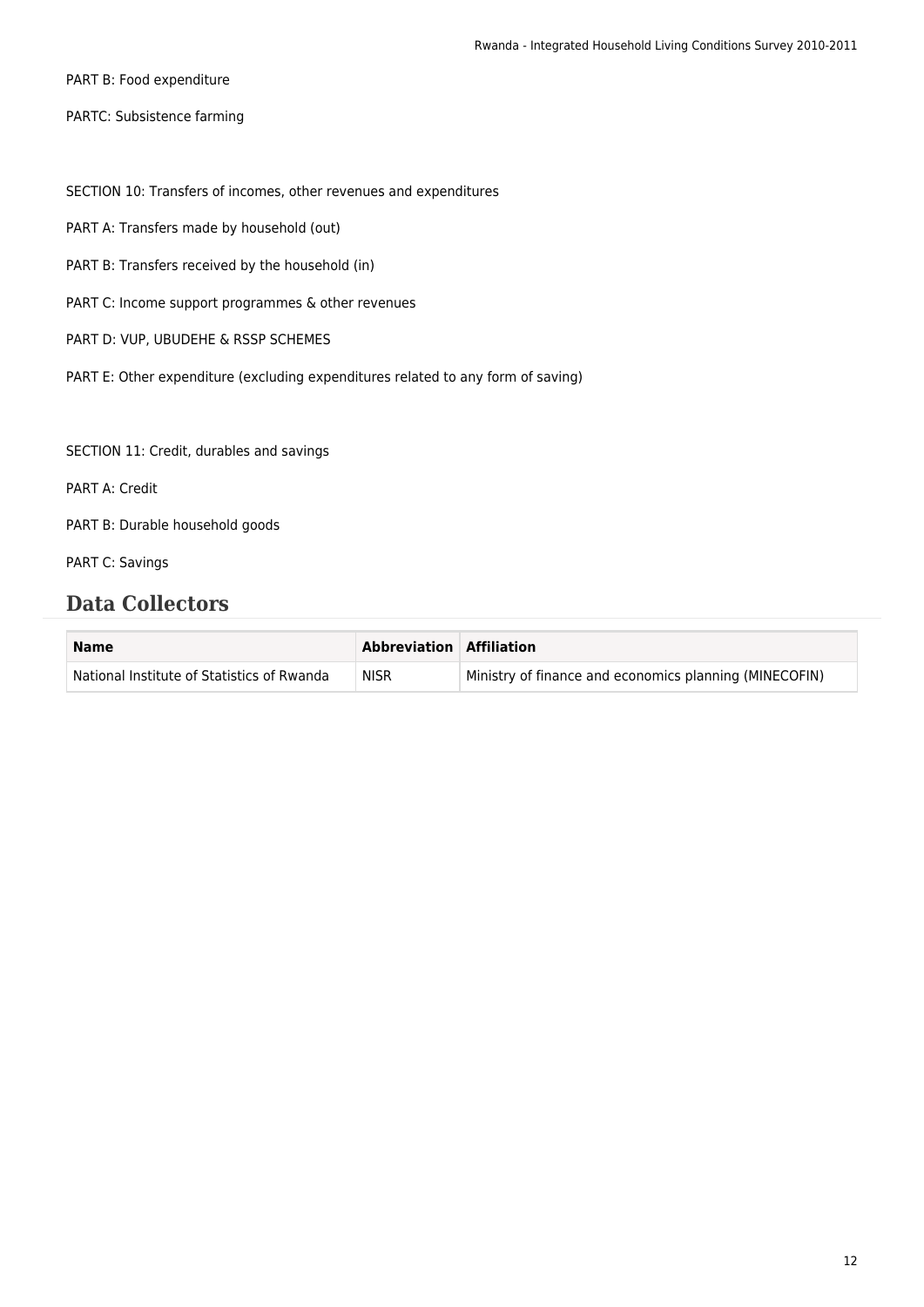# Data Processing

## **Data Editing**

Extensive cleaning was carried out on the EICV3 data. A detailed report on this process is available at the NISR.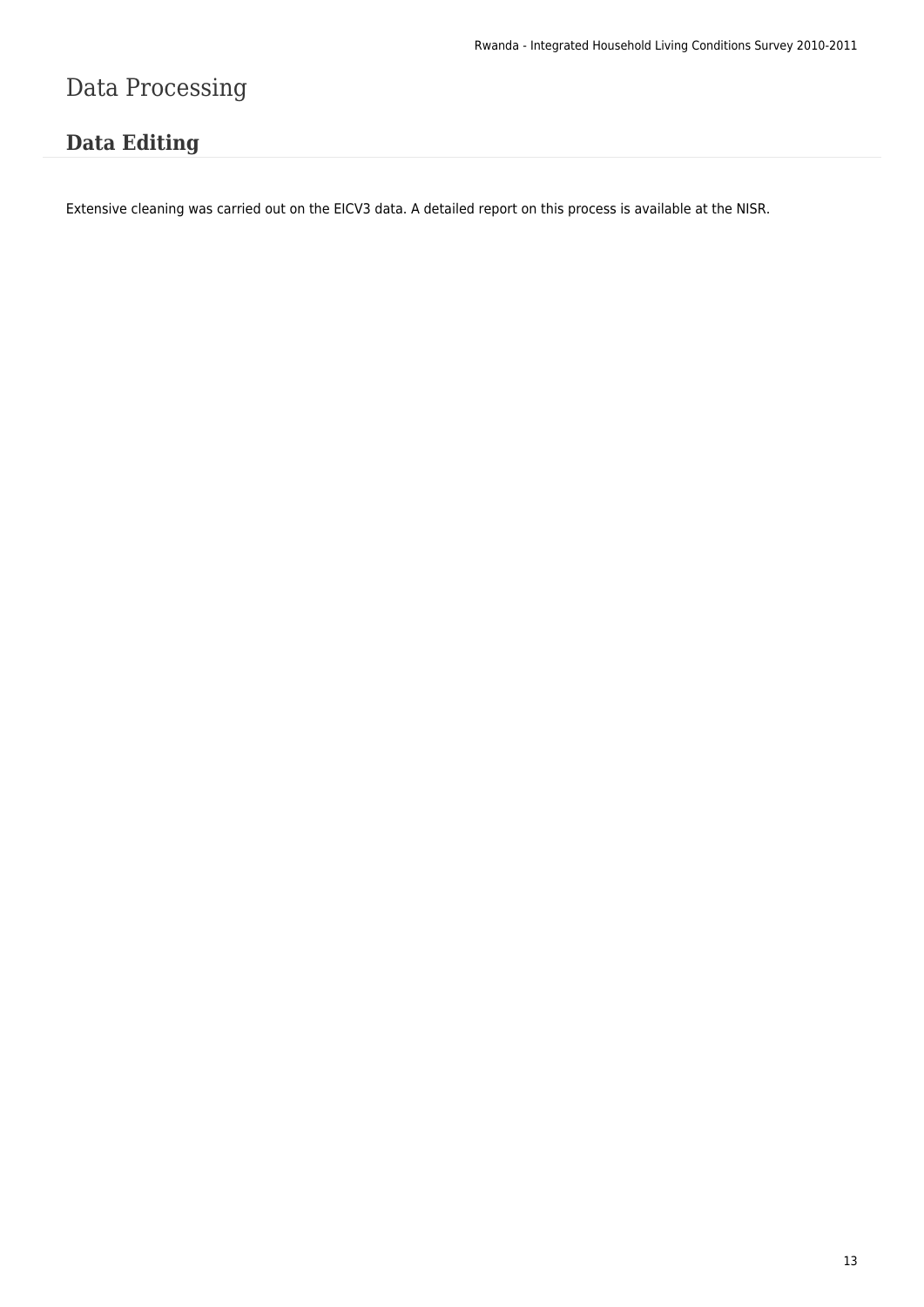# Data Appraisal

### **Estimates of Sampling Error**

Sampling errors for key indicators are provided in the Annexes of the EICV3 reports (main indicators report and thematic reports).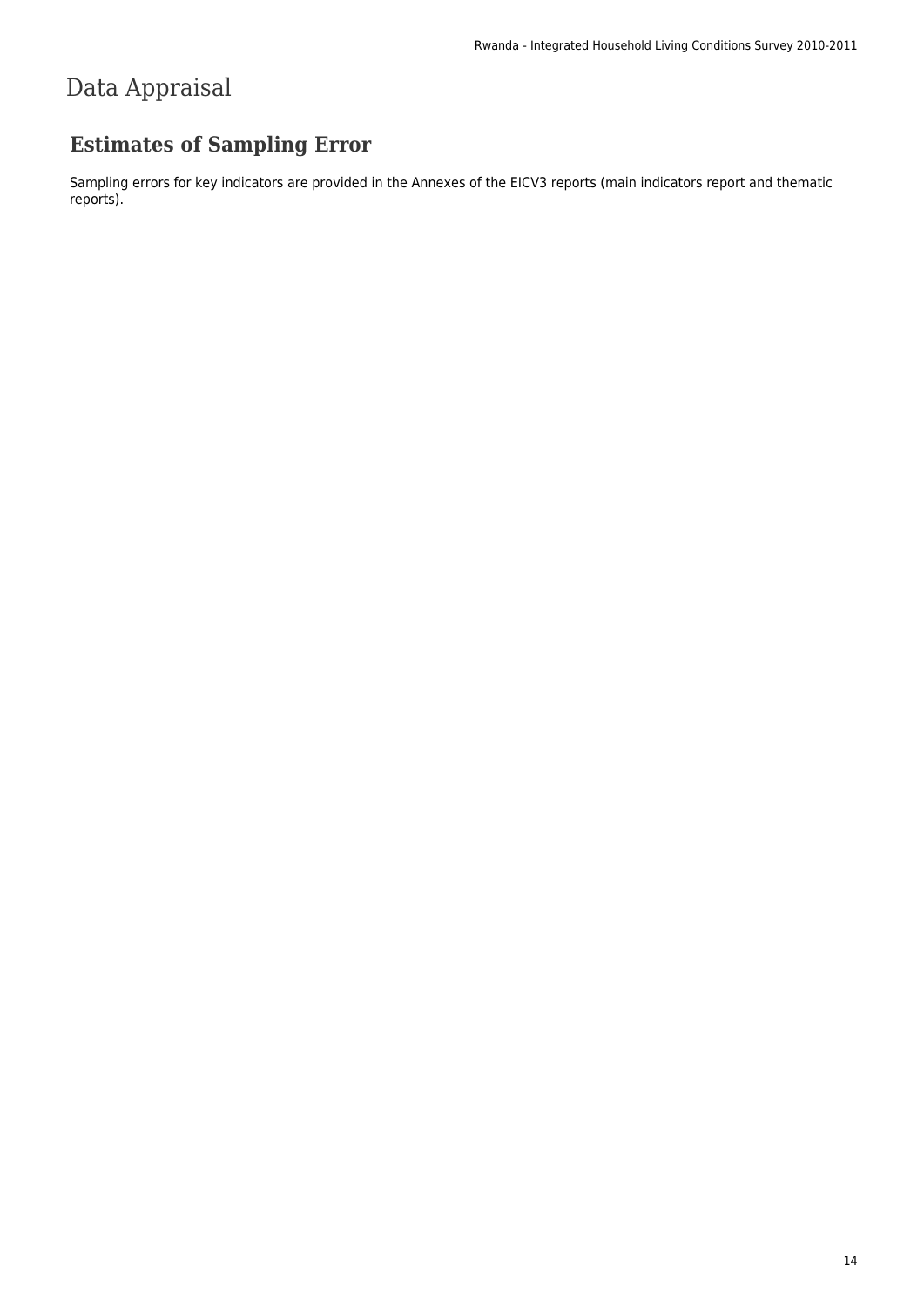# **File Description**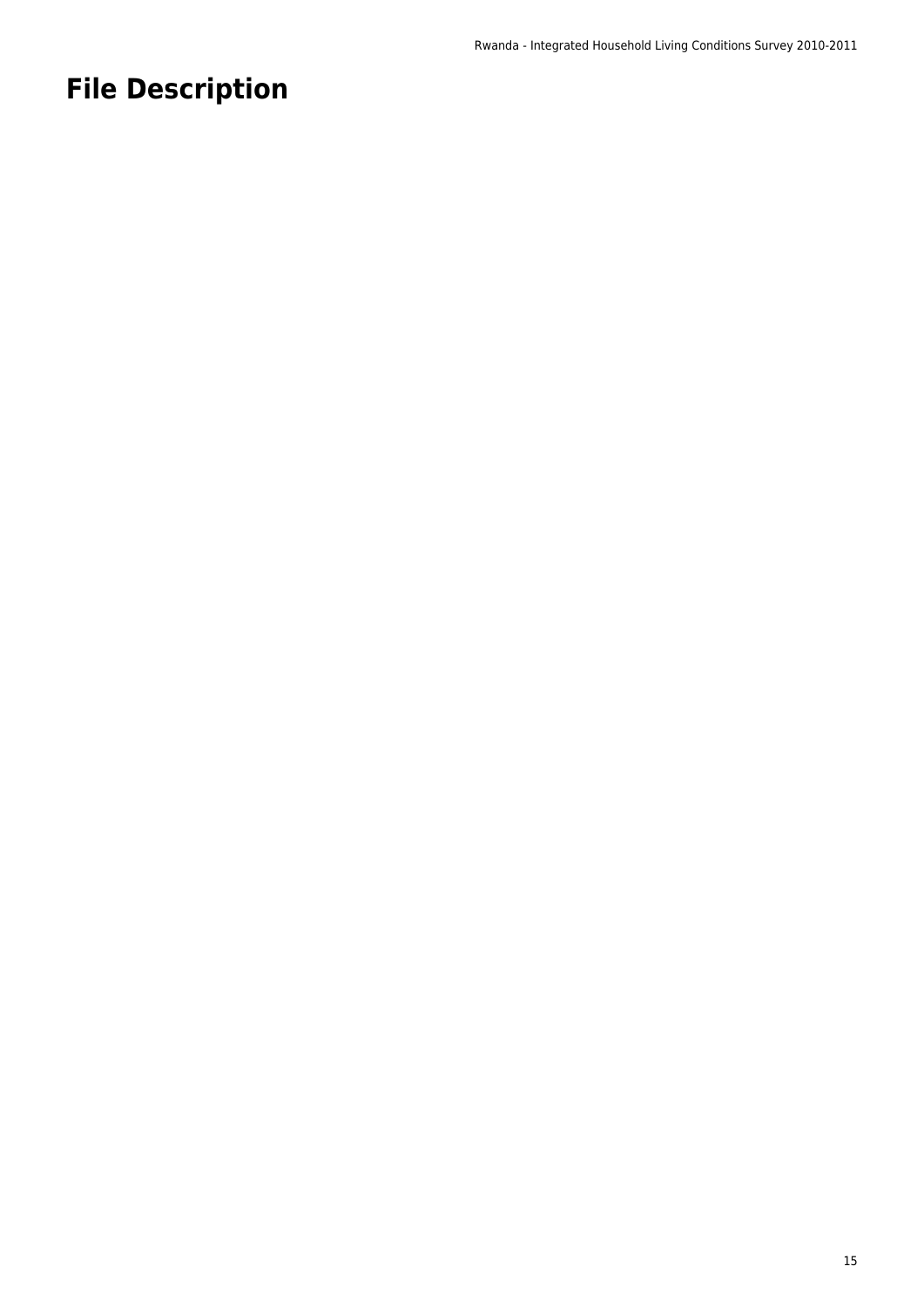# **Variable List**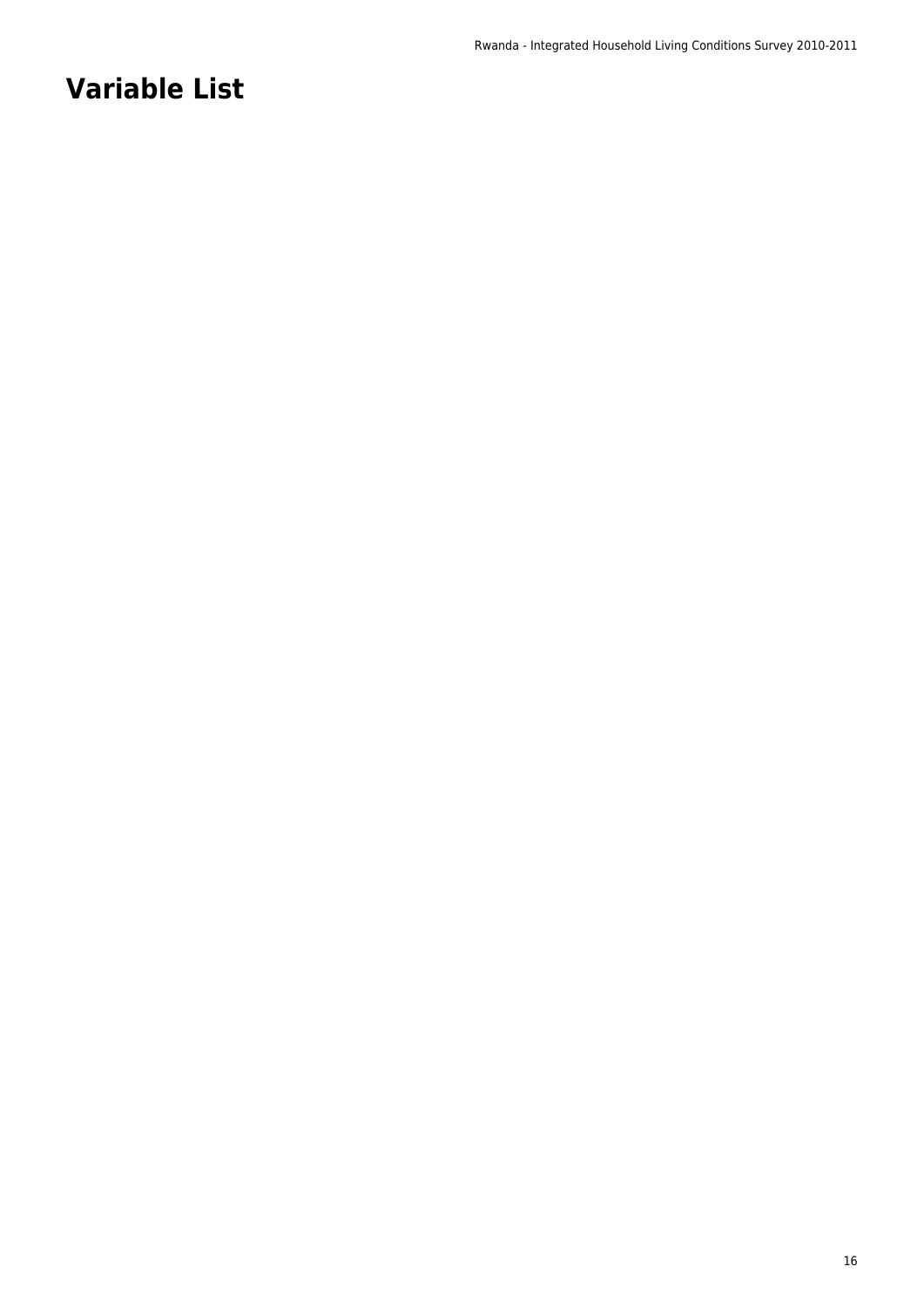Rwanda - Integrated Household Living Conditions Survey 2010-2011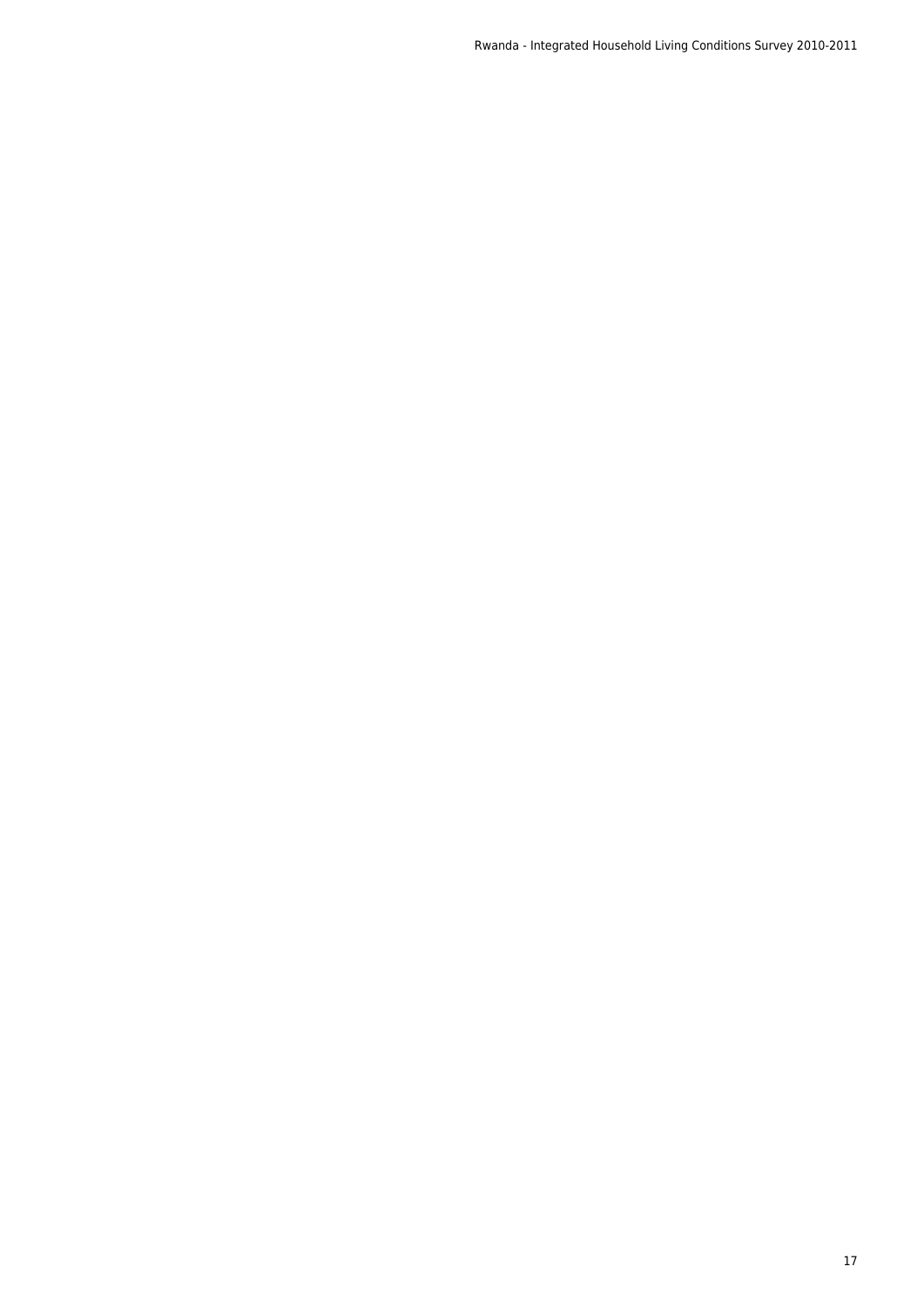# **Documentation**

### **Questionnaires**

### **EICV III English Questionnaire**

Title EICV III English Questionnaire Date 2010-09-01 Country Rwanda Language English Filename ExternalRessources/EICV3 Questionnaire English.zip

### **EICV3 Kinyarwanda questionnaire**

Title EICV3 Kinyarwanda questionnaire Date 2010-09-01 Country Rwanda Language Kinyarwanda Filename ExternalRessources/EICV3 Questionnaire Kinyarwanda.zip

### **Reports**

## **The Third Integrated Household Living Conditions Survey (EICV3) Main Indicators Report**

| Title     | The Third Integrated Household Living Conditions Survey (EICV3) Main Indicators Report |
|-----------|----------------------------------------------------------------------------------------|
| Author(s) | National Institute of Statistics of Rwanda, (NISR)                                     |
| Date      | 2012-01-01                                                                             |
| Country   | Rwanda                                                                                 |
| Language  | English                                                                                |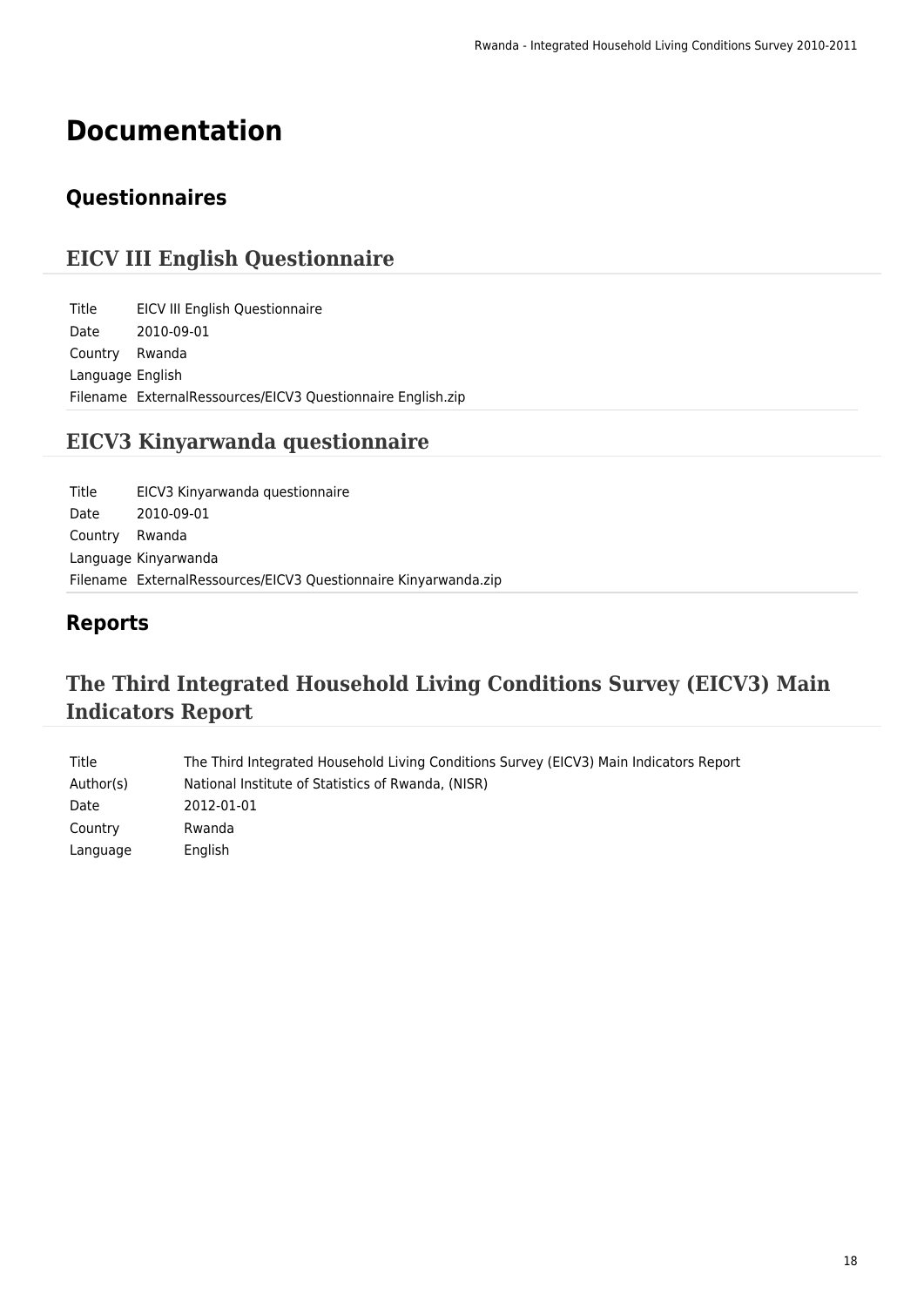| 6 Housing characteristics and access to facilities52                        |  |
|-----------------------------------------------------------------------------|--|
|                                                                             |  |
|                                                                             |  |
|                                                                             |  |
|                                                                             |  |
|                                                                             |  |
|                                                                             |  |
|                                                                             |  |
|                                                                             |  |
| 8.2 The main usual employment of the workforce87                            |  |
|                                                                             |  |
|                                                                             |  |
| Table of contents                                                           |  |
|                                                                             |  |
|                                                                             |  |
|                                                                             |  |
|                                                                             |  |
| 9.5 Input and equipment use for agricultural production114                  |  |
|                                                                             |  |
| 10 Social protection, savings and access to credit119                       |  |
| 10.1 Social protection and community development119                         |  |
|                                                                             |  |
|                                                                             |  |
|                                                                             |  |
| 11.2 Consumption and consistency with other indicators134                   |  |
| 11.3 What might account for the observed changes?135                        |  |
|                                                                             |  |
|                                                                             |  |
| Annex A 95% confidence intervals for selected indicators by domain, EICV2   |  |
|                                                                             |  |
| Annex B Tables on standard errors and 95% confidence intervals for selected |  |
|                                                                             |  |
| Annex C Tables on standard errors and 95% confidence intervals for selected |  |
|                                                                             |  |
| ExternalRessources/EICV3 Report PDF/EICV3 Main Report.pdf<br>Filename       |  |

### **EICV3 Poverty report**

Title EICV3 Poverty report Author(s) National Institute of Statistics of Rwanda, (NISR) Date 2012-01-01 Country rwanda Language English Filename ExternalRessources/EICV3 Report PDF/EICV3 Poverty Report.pdf

### **EICV3 Thematic Reports**

Title EICV3 Thematic Reports Author(s) National Institute of Statistics of Rwanda, (NISR) Date 2012-01-01 Country Rwanda Language English